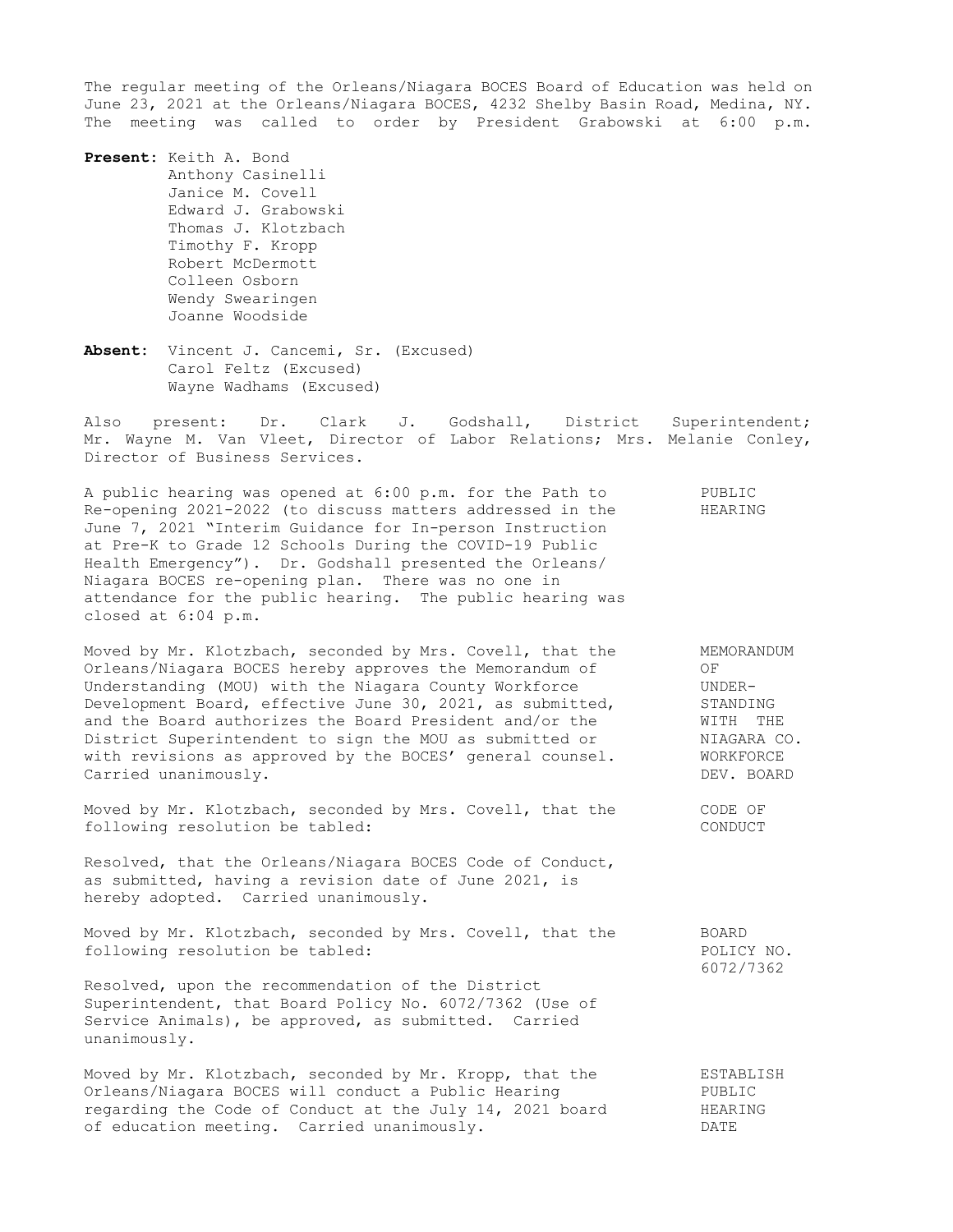Moved by Mr. Klotzbach, seconded by Mrs. Woodside, upon RESIGNATION the recommendation of the District Superintendent, that  $J.$  ROWLES the resignation of **Julia Rowles, Teacher Aide (Special Education)**, be accepted effective at the end of the day on June 25, 2021. Carried unanimously.

Moved by Mr. Klotzbach, seconded by Mrs. Woodside, upon EXTENDED the recommendation of the District superintendent, SICK LEAVE that **Theresa Clause, General Special Education Teacher,** T. CLAUSE be granted up to 18 days of extended sick leave, effective June 10, 2021, contingent upon the submission of required documentation. Such days of extended sick leave shall not remain accrued after the employee's return to work. Carried unanimously.

Moved by Mr. Klotzbach, seconded by Mrs. Covell, upon POSITION the recommendation of the District Superintendent, that INCREASE the tenure area of **Animal Science** be increased by .5 FTE, effective September 1, 2021. Carried unanimously.

Moved by Mr. Klotzbach, seconded by Mrs. Covell, upon the POSITION recommendation of the District Superintendent, that the DECREASE tenure area of **Industrial Arts – General** be decreased by 1.0 FTE, effective September 1, 2021. Carried unanimously.

Moved by Mr. Bond, seconded by Mrs. Swearingen, upon the APPOINTMENT recommendation of the District Superintendent, that CERT. PROB. Adam Zerby, Sanborn, NY, who will apply for transitional A. ZERBY A certification in the area of welding 7-12, is hereby appointed to probationary status in the tenure area of **Welding 7-12,** in accordance with the agreement between the Orleans/Niagara BOCES and the Orleans/Niagara BOCES Teachers' Association, effective September 1, 2021 until the end of the day on August 31, 2025, at a salary of NPC 13 (\$52,600). Eligibility for consideration for tenure at the end of the probationary period shall be contingent upon the employee's attainment of a composite or overall Annual Professional Performance Review (APPR) rating of either "effective or highly effective" in three (3) years of the preceding four (4) years. Additionally, if the employee receives a composite or overall annual APPR rating of "ineffective" in the final year of the probationary period, then he shall not be eligible for tenure at that time. This appointment shall be conditional, pending the results of a criminal history records check, to the extent required by law. The appointment is made on an emergency conditional basis. Carried unanimously.

Moved by Mr. Kropp, seconded by Mrs. Osborn, upon the APPOINTMENT recommendation of the District Superintendent, that the CERTIFIED Board of Education authorizes the employment of **Gene Newman,** G. NEWMAN **Lockport, NY**, in the capacity of full-time **Security Operations Teacher**, effective September 1, 2021 through June 30, 2022, unless sooner terminated, to serve at the pleasure of the Board, subject to the approval of the Commissioner of Education, at an annual salary of NPC 7  $(545,900)$  plus the annual master's degree stipend  $(51,200)$ , in accordance with the collective bargaining agreement with the BOCES Teachers' Association (BOCESTA). The District Superintendent is authorized to submit, to the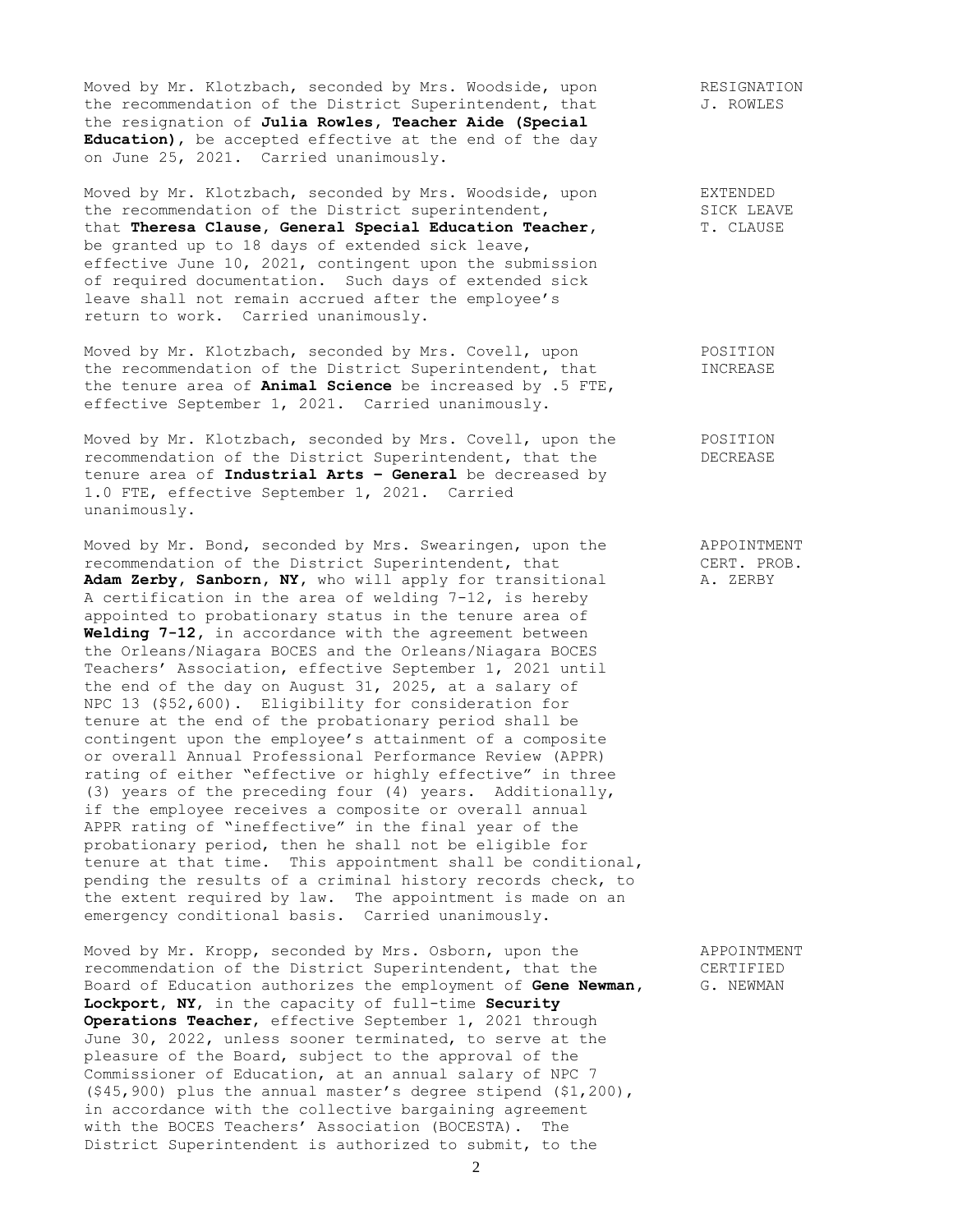Commissioner of Education, a Retirement and Social Security Law Section 211 (maximum income) waiver application for approval of Mr. Newman's employment. Mr. Newman has initial certification in the area of security operations 7-12. Carried unanimously.

Moved by Mr. Kropp, seconded by Mrs. Osborn, upon the APPOINTMENT recommendation of the District Superintendent, that ADULT/ the Jillian Staines, Barker, NY, be appointed without CONTINUING benefits, except as required by law, to the part-time EDUCATION benefits, except as required by law, to the part-time **EDUCATION**<br>position of **Adult/Continuing Education Literacy** J. STAINES **Instructor,** at a salary of \$26.89 per hour, effective July 1, 2021 through June 30, 2022. This supersedes and replaces the June 9, 2021 board resolution. Carried unanimously.

Moved by Mr. Klotzbach, seconded by Mrs. Osborn, upon APPOINTMENT the recommendation of the District Superintendent, that SUMMER 2021 Moved by Mr. Klotzbach, seconded by Mrs. Osborn, upon a PPOINTMENT<br>
the recommendation of the District Superintendent, that SUMMER 2021<br> **Christopher Conrad** be appointed, without benefits, C. CONRAD except as provided by law, to perform school library work during the Summer of 2021 at \$335.00 per day for a maximum of 20 days. Carried unanimously.

Moved by Mr. Klotzbach, seconded by Mrs. Osborn, upon APPOINTMENT the recommendation of the District Superintendent, that MON-CERT. **Lori LaFever, Newfane, NY**, be appointed to the position PROB. of **Account Clerk Typist**, to serve a 52-week probationary L. LAFEVER period, effective June 24, 2021, at the same salary as her initial appointment. Carried unanimously.

Moved by Mr. Klotzbach, seconded by Mrs. Osborn, upon APPOINTMENT the recommendation of the District Superintendent, that MON-CERT. Loren Clarke, Depew, NY, be appointed to provisional PROV. status in the position of **Occupational Therapist**, **L. CLARKE** effective September 1, 2021, at an annual full-time salary of \$49,000.00. Carried unanimously.

Moved by Mr. Kropp, seconded by Mrs. Swearingen, upon CONFERENCE the recommendation of the District Superintendent, that REQUESTS the following conference request be approved:

- 1) **James Combs and Paul Nawotka, AESHP Safety Services Summit,** Watertown, NY, August 9-11, 2021. Est. cost: \$614.00.
- 2) **Daniel Connolly, 2021 NYS School Facilities Leadership and Empowerment Conference and Expo,** Saratoga Springs, NY, October 3-6, 2021. Est. cost: \$995.00 Carried unanimously.

Moved by Mr. Klotzbach, seconded by Mrs. Swearingen, that CONTRACT<br>the Orleans/Niagara BOCES hereby approves Contract No. (500) NO. PY2021the Orleans/Niagara BOCES hereby approves Contract No. (1990) NO. PY2021-<br>PY2021-CRT-08 with the Niagara County Employment and (1997-08 WITH PY2021-CRT-08 with the Niagara County Employment and CRT-08 WITH Training Department, as submitted, term of July 1, 2021 WIAGARA Training Department, as submitted, term of July 1, 2021 NIAGARA through June 30, 2022, and authorizes the District COUNTY Superintendent and/or his designee to sign the contract EMPLOYMENT upon approval by the BOCES' general counsel and containing AND any revisions as approved by the general counsel. Carried TRAINING unanimously. Department of the contract of the contract of the contract of the contract of the contract of the contract of the contract of the contract of the contract of the contract of the contract of the contract of the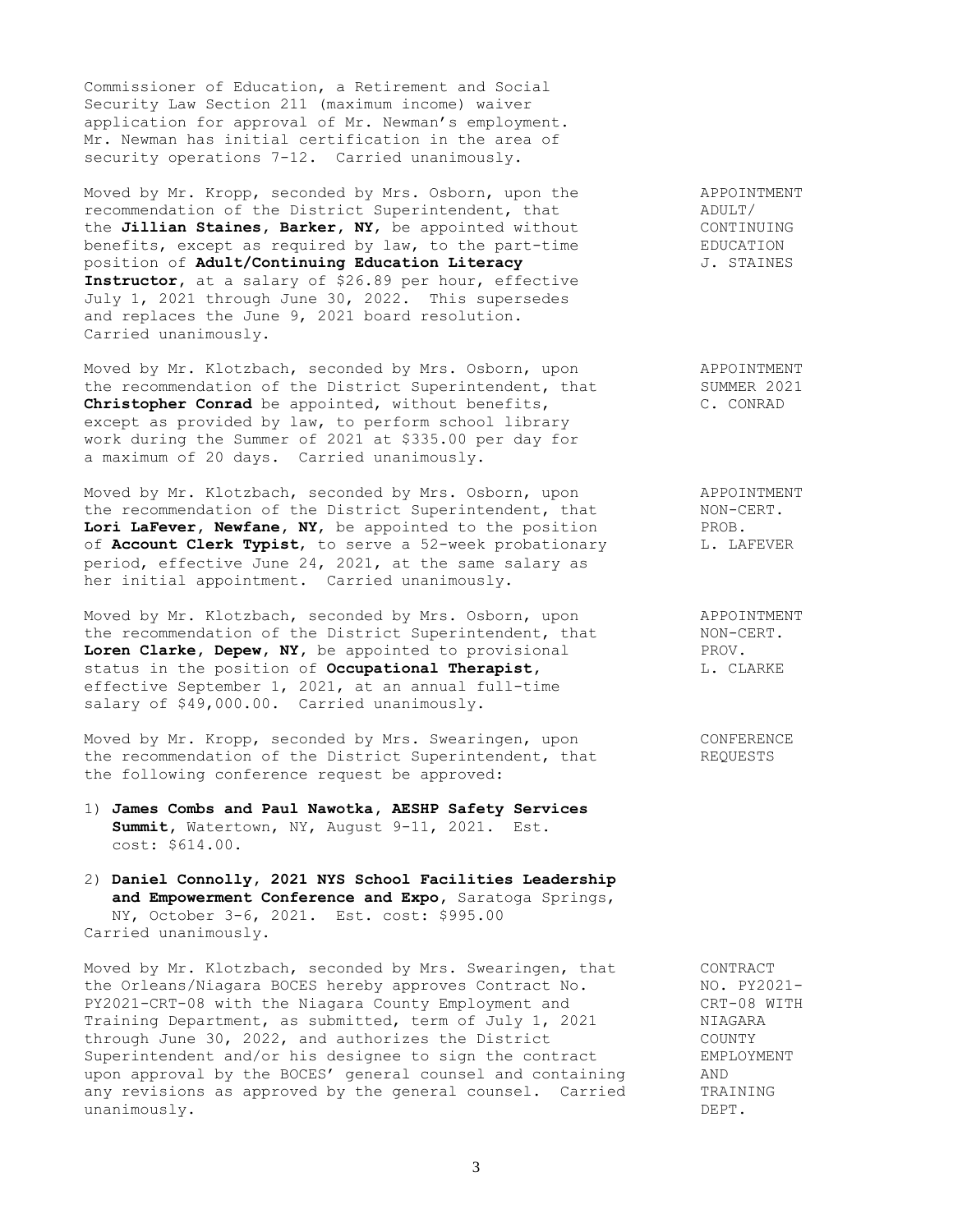Moved by Mr. Klotzbach, seconded by Mrs. Swearingen, that CONTRACT<br>the Orleans/Niagara BOCES hereby approved the contract WITH the Orleans/Niagara BOCES hereby approved the contract WITH<br>with Liberty Partnerships Program of Genesee Community<br>College at Albion, dated June 22, 2021, as submitted, The PARTNERwith Liberty Partnerships Program of Genesee Community College at Albion, dated June 22, 2021, as submitted,<br>with a term/duration of July 6, 2021 through July 9, SHIPS with a term/duration of July 6, 2021 through July 9, SHIPS<br>2021, and the Board authorizes the Board President The Struck PROGRAM OF 2021, and the Board authorizes the Board President and/or the District Superintendent to sign the agreement GENESEE as submitted or with revisions that are approved by the COMMUNITY BOCES' general counsel. Carried unanimously. The collegence of the collegence of the collegence of the collegence of the collegence of the collegence of the collegence of the collegence of the collegence of the collegence

Moved by Mr. Klotzbach, seconded by Mrs. Swearingen, that DONATION the Orleans/Niagara BOCES accept the donation of a BBQ Pro two-burner gas grill from Clark Godshall, Barker, NY, to be used by the BOCES programs. Carried unanimously.

Moved by Mr. Klotzbach, seconded by Mrs. Osborn, upon the APPOINTMENT<br>recommendation of the District Superintendent, that the SPECIAL recommendation of the District Superintendent, that the following individuals be appointed without benefits, PROJECTS except as provided by law, to provide the following services:

**Cheryl Herman \$50/hour Online workshops on Youngstown, NY 60 hours maximum instructional technology and social emotional learning (for 2021-22 school year) Katie Leven \$50/hour ENL workshop facilitation Lewiston, NY 30 hours maximum (for 2021-22 school year)** Carried unanimously.

Moved by Mr. Klotzbach, seconded by Mrs. Osborn, upon the APPOINTMENT recommendation of the District Superintendent, that **Amanda** BUILDING recommendation of the District Superintendent, that **Amanda** BUILDI<br> **Baker, Middleport, NY,** be appointed, without benefits, BASED Baker, Middleport, NY, be appointed, without benefits, except as required by law or contract, to the position of SUBSTITUTE **Building Based Substitute Teacher (Non-Certified),** at a TEACHER rate of \$150.00 per full-day, effective September 1, 2021 (NONwhile she works in a scheduled building continuously. CERTIFIED) Employment shall automatically be discontinued effective A. BAKER June 30, 2022, unless employment is terminated sooner. Service shall be at-will and at the pleasure of the Board of Education. This resolution shall be administered by the District Superintendent. Carried unanimously.

Moved by Mr. Klotzbach, seconded by Mrs. Osborn, upon the APPOINTMENT recommendation of the District Superintendent, that BUILDING **Daniela Ball, Lewiston, NY,** be appointed, without benefits, BASED except as required by law or contract, to the position of SUBSTITUTE **Building Based Substitute Teacher (Non-Certified),** at a TEACHER rate of \$150.00 per full-day, effective September 1, 2021 (NONwhile she works in a scheduled building continuously. CERTIFIED)<br>Employment shall automatically be discontinued effective D. BALL Employment shall automatically be discontinued effective June 30, 2022, unless employment is terminated sooner. Service shall be at-will and at the pleasure of the Board of Education. This resolution shall be administered by the District Superintendent. Carried unanimously.